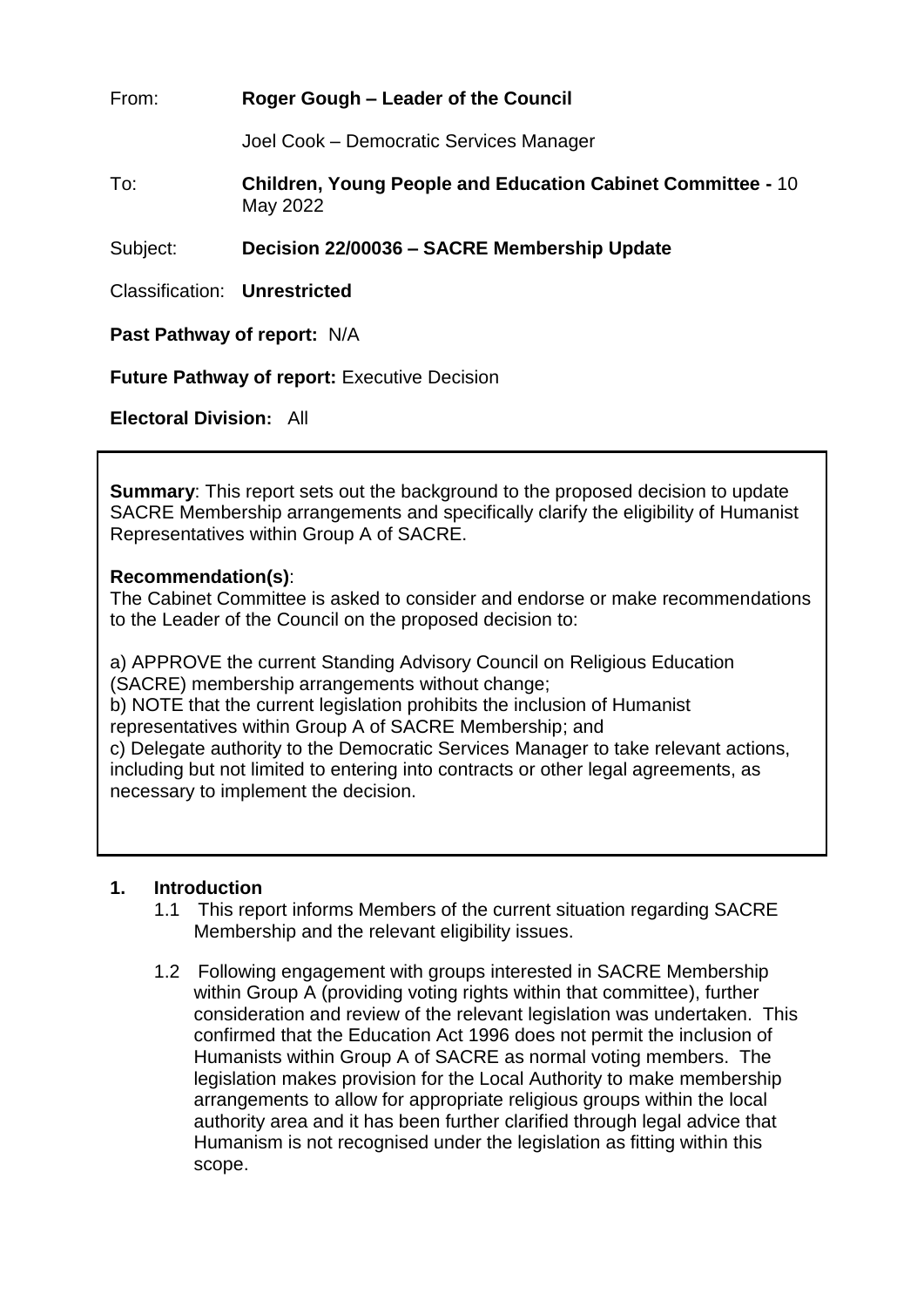- 1.3 It is important to highlight that the legislative position does not prohibit the involvement of Humanists or other relevant groups who may not meet the eligibility criteria within the legislation via other membership arrangements, such as co-option or observer status.
- 1.4 In the interests of clarifying KCC's position and to confirm ongoing compliance with the core legislation, this decision is proposed to approve the existing Membership arrangements as they stand presently. This approval includes explicit confirmation that consideration has been given to the inclusion of Humanist Representatives and that it has been determined that such representation is not permissible under the current legislation.
- 1.5 The current SACRE Membership arrangements are published and available on the KCC Website and feature with SACRE agenda papers. These outline the representation already provided by willing volunteers from across the educational, religious, trade union and Local Authority sectors. No change to the current Membership arrangements is necessary and this decision confirms the continuation of the existing representation requirements. SACRE representatives are sought from relevant appointing bodies which, in the opinion of the Authority are appropriately placed to nominate individuals to serve on SACRE.
- 1.6 KCC will review SACRE Membership arrangements on a regular basis and bring forward future decisions when any substantive changes are required.

# **2. Background**

- 2.1 SACRE sits as an outside body, with responsibilities relating to advising the local authority and education providers regarding the teaching of religious education. It draws membership from a range of people, with the membership separated into specific sections (with each section having one vote at full meetings of the SACRE).
	- (a) Christian denominations (other than the Church of England) and other denominations and religions as in the opinion of the Authority reflect the principal religious traditions in Kent. The number of representatives approved under the category shall, so far as is consistent with the efficient discharge of this group's functions, reflect broadly the proportionate strength of that denomination or religion in the area.
	- (b) The Church of England
	- (c) Teacher Associations having regard to local circumstances.
	- (d) The Local Authority
- 2.2 KCC is responsible for considering the appropriate representation for Group (a) – Christian denominations and other denominations and religions. Such consideration may be given from time to time as the Local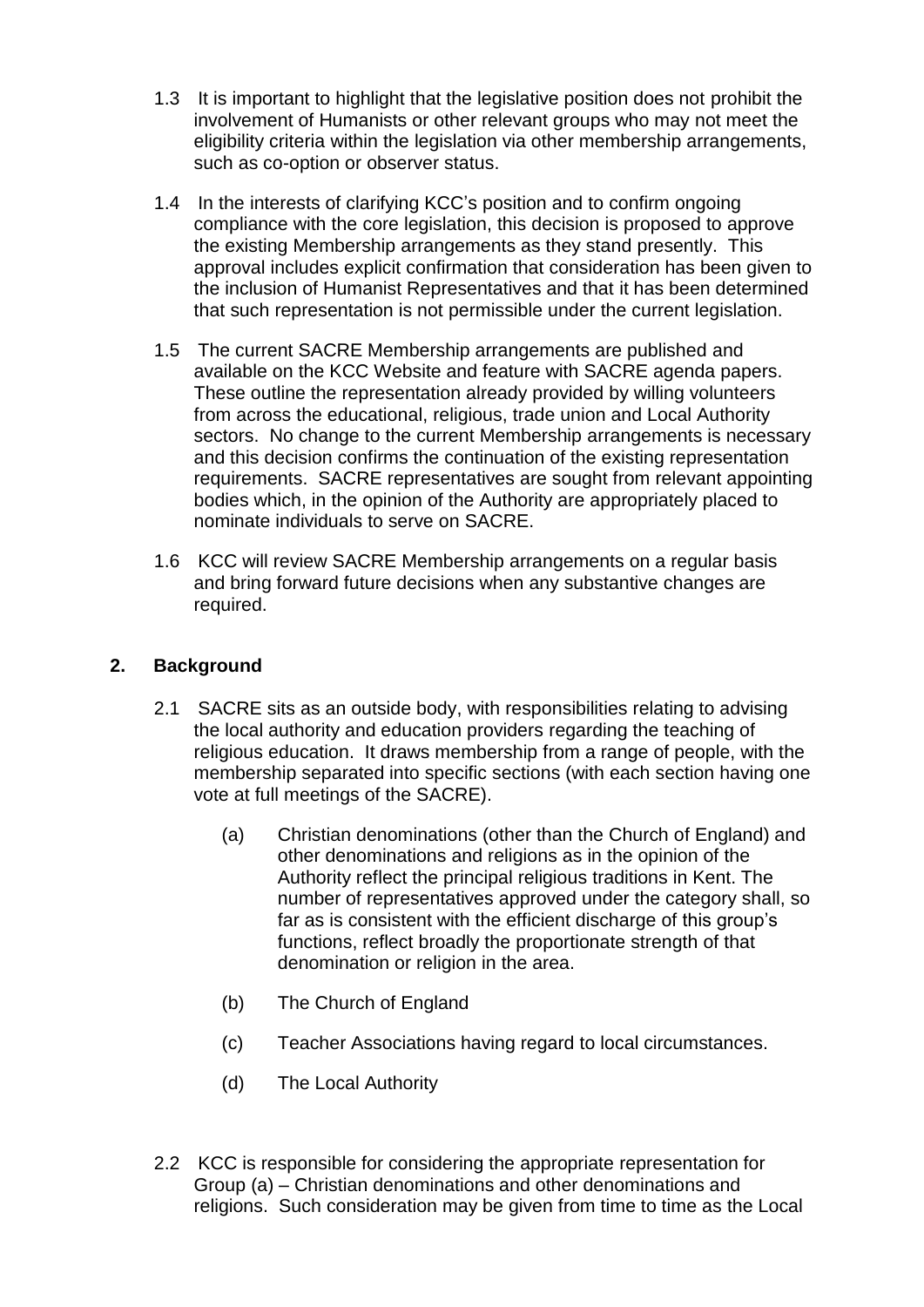Authority deems necessary and in response to specific requests for updates to representation.

2.3 SACRE meeting three times per year and agrees matters via general consent with minimal formal voting taking place at meetings. As per the above, individual members of SACRE do not have a personal vote in the main SACRE meetings as any matters for determination which require a vote are agreed by votes being cast only by the Group Convener of each membership group (A, B, C and D). The votes of Group Conveners, where a vote is required, are determined separately via the individual Groups. In practice, SACRE provides a useful forum for the Members to discuss the issues, explore opportunities for improvements in the teaching of RE and develop innovative ways to increase general understanding of the subject. Consequently, the focus of meetings is positive debate and discussion which can take input from all attendees, rather than a focus on Group voting arrangements.

# **3. Financial Implications**

There are no financial implications for the Council.

# **4. Legal implications**

4.1 The relevant legislation (Education Act 1996) does not permit the inclusion of Humanist Representatives as voting members of Group A on SACRE. This decision confirms KCC compliance with the legislation but recognises the potential alternative methods of inclusion which would not be contrary to law and also recognises the need to review the arrangements in the event of any legislative change or the issuing of relevant guidance by the DfE.

# **5. Equalities implications**

5.1 Religion and Belief, as a protected characteristic under the Equality Act does include a lack of faith in an organised religion and it is recognised that the decision does limit the capacity for those without faith (Humanist representatives) from participating in SACRE as voting Members within Group A. However, the proposed arrangements are in line with the legislation and requirement that these seek to provide representation to particular religious groups within the Local Authority area, as determined by the Local Authority. Opportunities for alternative involvement mitigate the negative impact.

# **6. Conclusions**

- 6.1 The Leader, by taking the proposed decision, is confirming the continuance of existing arrangements and their compliance with the relevant legislation. This clarifies the situation and provides clear evidence for the justification of maintaining a legally compliant approach, in the absence of any legislative change or new guidance.
- 6.2 Alternative arrangements can be made to facilitate the involvement of interested groups (Humanists and others) who do not meet the legal